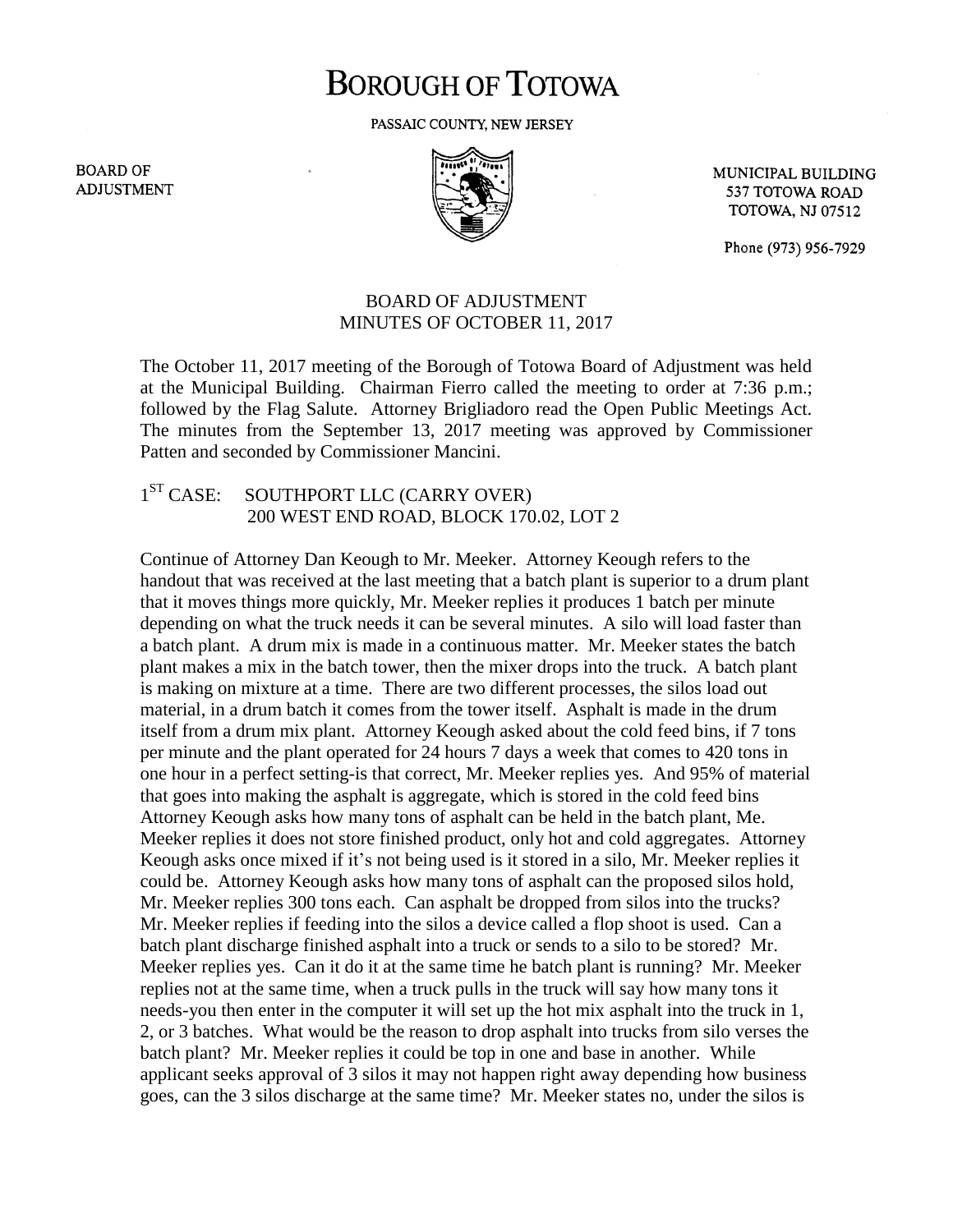a truck scale-only one truck on a scale at a time. At what rate of speed can asphalt be discharged from the silo into the truck? Mr. Meeker replies 1 per minute more or less. The liquid tanks-is the handout layout going to be very close? Mr. Meeker replies three of them hold 30 thousand gallons each. The 7 tons per minute, if 400 tons in one hour, the 6 cold feed bins are they different aggregates? Mr. Meeker replies usually they are. How much is stored in the cold feed bins? Mr. Meeker is guessing 25 tons each. That material will be 95% of amount of finished asphalt. Of the 6 bins, are there always 6 different aggregates or can more than one have the same? Mr. Meeker replies there are various size aggregates, some only use 3, and some use 4, rarely is all 6 used. If the plant produced the 420 tons per hour-how do you get enough in the bins to operate properly? Mr. Meeker replies when cold feed bins are operating the computer then says it needs to feed material onto the conveyer belts to dryer. What if there are no silos and only cold feed bins? Mr. Meeker replies if there are no silos you are only making aggregate as the trucks come in. If you don't have silos and you get a 420 ton order, is it accurate to say it would have to make in cold feed bins and whatever is on the ground on an ongoing basis? Mr. Meeker replies aggregates are dried and stored in batch tower and basically stored to have stuff ready for when the trucks come in. Can the size of the piles vary if no silos? Mr. Meeker replies, yes depending on the circumstances. If there are no silos you could have 250 to 300 tons of aggregate in piles to complete an order? Mr. Meeker replies yes. You are the plant maker, but you do not run a plant? Mr. Meeker states that is correct. How much does this cost? Attorney Vogel objects to the question.

Is the Silo's and Batch tower insulated? Mr. Meeker replies the batch tower is insulated twice and the silos and liquid asphalt tanks are also insulated. You also testified the noise is at 90 decimals, does the insulation reduce the noise but does not eliminate it? Mr. Meeker replies yes. The bag house, this area reduces particulates but does not eliminate them completely? Mr. Meeker replies the state mandates 0.2 grains, which is a very low number in comparison to the rest of the United States. Referring to the handout labeled A-3, is the burner shown in this handout? Mr. Meeker states it does not, the burner is to dry the aggregates which comes in wet so it needs to be dries to go into the batch tower. Is it in the burner that oxidation occurs? Oxidation occurs when the finished asphalt gets loaded onto the truck. Are there any accidents on the plant, like the silos ever break or fall over? Mr. Meeker replies none that he has seen. How about fires or explosions? Mr. Meeker states if you are careless there could be a fire. Are your plants designed so that the asphalt vapors are vented so that wind disperses them away from the burner? Mr. Meeker replies he has never heard of that. The polymers, what are there roll in the making of asphalt? Mr. Meeker replies that is not his expertise. Do you know how the polymers get added? Mr. Meeker replies that is done back at the refineries but doesn't know more than that. For the price of the asphalt plant, are there any protective plans included? Mr. Meeker replies the plant is controlled by a computer that has several levels of redundancies, so there are safeties. Since you have not seen fires or explosions, do you provide any instructions? Mr. Meeker replies there is training given by Mr. Meekers Company. What is the purpose of training plant owners. Mr. Meeker replies proper training for operation and maintenance of the equipment. Has there been any discussion between you and Mr. Morris? Mr. Meeker replies he has had no conversation with him. Commissioner Patten asks do the burners differ from the dryers?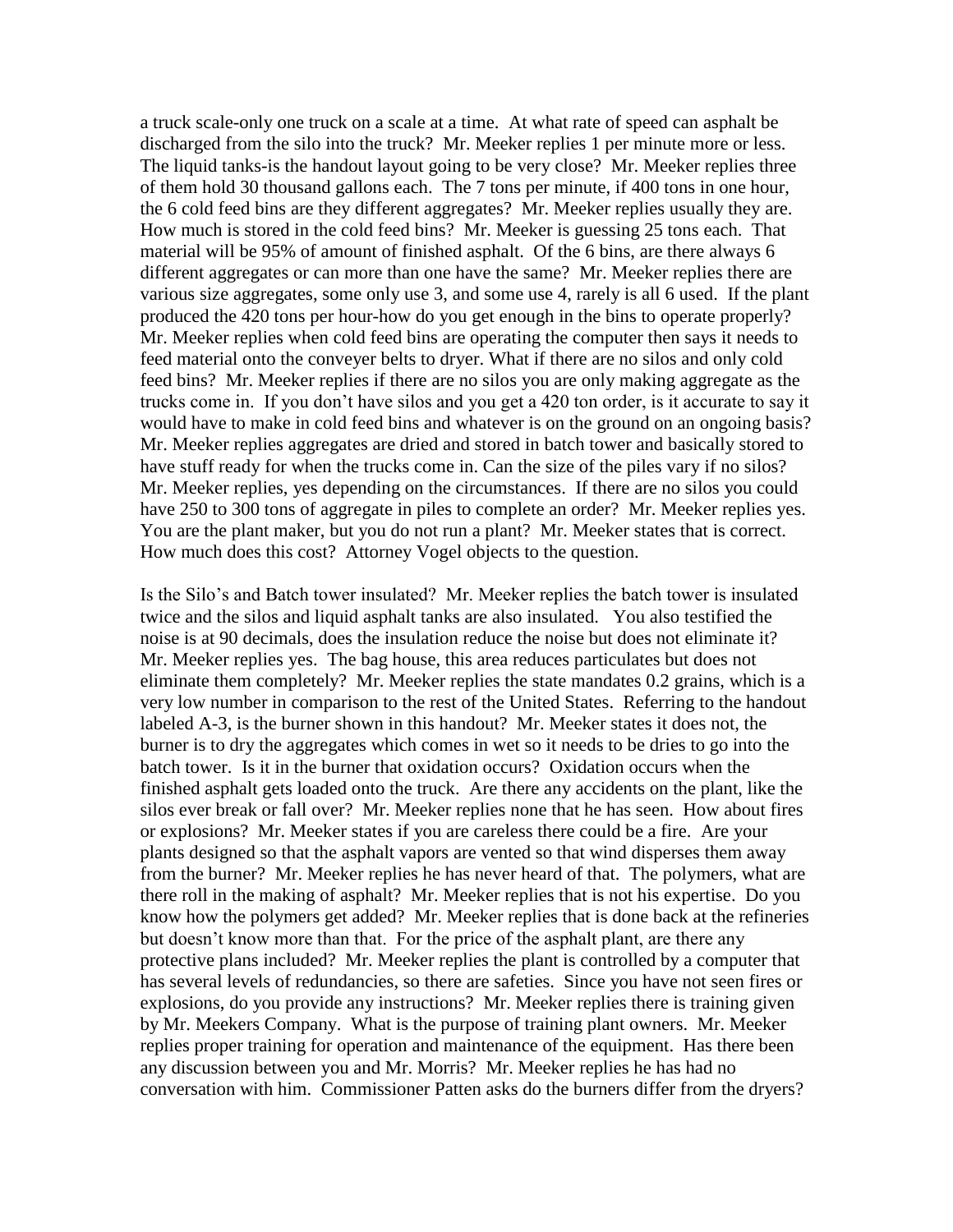Mr. Meeker replies the burner is part of the dryer. Commissioner Patten also ask is there is anything stored in the silos? Mr. Meeker replies no. Alternate Korsakoff would like to know what is the maintenance schedule of the plant. Mr. Meeker replies the plant is run on an Allen Bradley PLC, there are updates that come-which can be done remotely and are sub-programs to check the motors. Alternate Korsakoff would like to know if there are security software on the computers? Mr. Meeker responds there is. Vice Chairman Krautheim asks if there is a maintenance schedule or shut down period. Mr. Meeker replies the owner will provide their own maintenance schedule. Vice Chairman Krautheim asks about any shut down of the plant. Mr. Meeker replies typically there is a shutdown which is usually in the winter time. Commissioner Bavazzano would like to know if there would be a shut down if an overload? Mr. Meeker replies yes, there would be a warning first then the plant would shut down. Chairman Fierro would like to know about the EPA, can they shut the plant down? Mr. Meeker replies every 5 years on particulate but every 90 days on omissions testing is required. Vice Chairman Krautheim asks; if your plant technology wise is it better than 2 years ago? Mr. Meeker replies this is a state of the art plant; there is nothing better as of right now. Alternate Korsakoff asks how does the technology advance? Mr. Meeker replies software gets updated every now and then.

At this time Chairman Fierro opens the meeting up to the puclic.

Carlos Santaniello, resides at 4 Craig Court, was sworn in by Attorney Brigliadoro. Mr. Santinello has lived at this address for 40 years and is close to where the plant is being built. His concerns are there is too much traffic on Riverview Drive currently and this will just make it worse. He would like to know what are the odors and how are they controlled. It seems to be there will be a lot of trucks, noise and fumes. He also questions the work being done during the winter and if this will be less. Mr. Meeker replies on a modern asphalt plant there are no fumes coming off this plant, which is one of the benefits of a plant being built in New Jersey. Mr. Santaniello is also concerned because of all the kids in the neighborhood and this being a health issue to them.

AnnMarie Kane, resides at 118 Winifred Drive, has a question for Attorney Brigliadoro that at this time are questions only being addressed to Mr. Meeker. Attorney Brigliadoro replies yes.

At this time a motion was made by Commissioner Patten to close the public portion of the meeting and seconded by Commissioner Bavazzano.

Jeffery Morris, Engineer for applicant has worked for Boswell Engineering for 35 years. Mr. Morris was also the Totowa Borough Engineer from 1992 to 2001. Mr. Morris was asked if his firm is on retainer for Braen Industries. Mr. Morris replies yes. When was your firm retained? Mr. Morris replies about a year ago. What was the scope of services for your firm in respects to this project? Mr. Morris replies to perform a typical site plan, do a survey of the property, and to get the layout from the plant manufacturer, put on a site plant and design the site plan accordingly. Did you visit other plants that Mr. Braen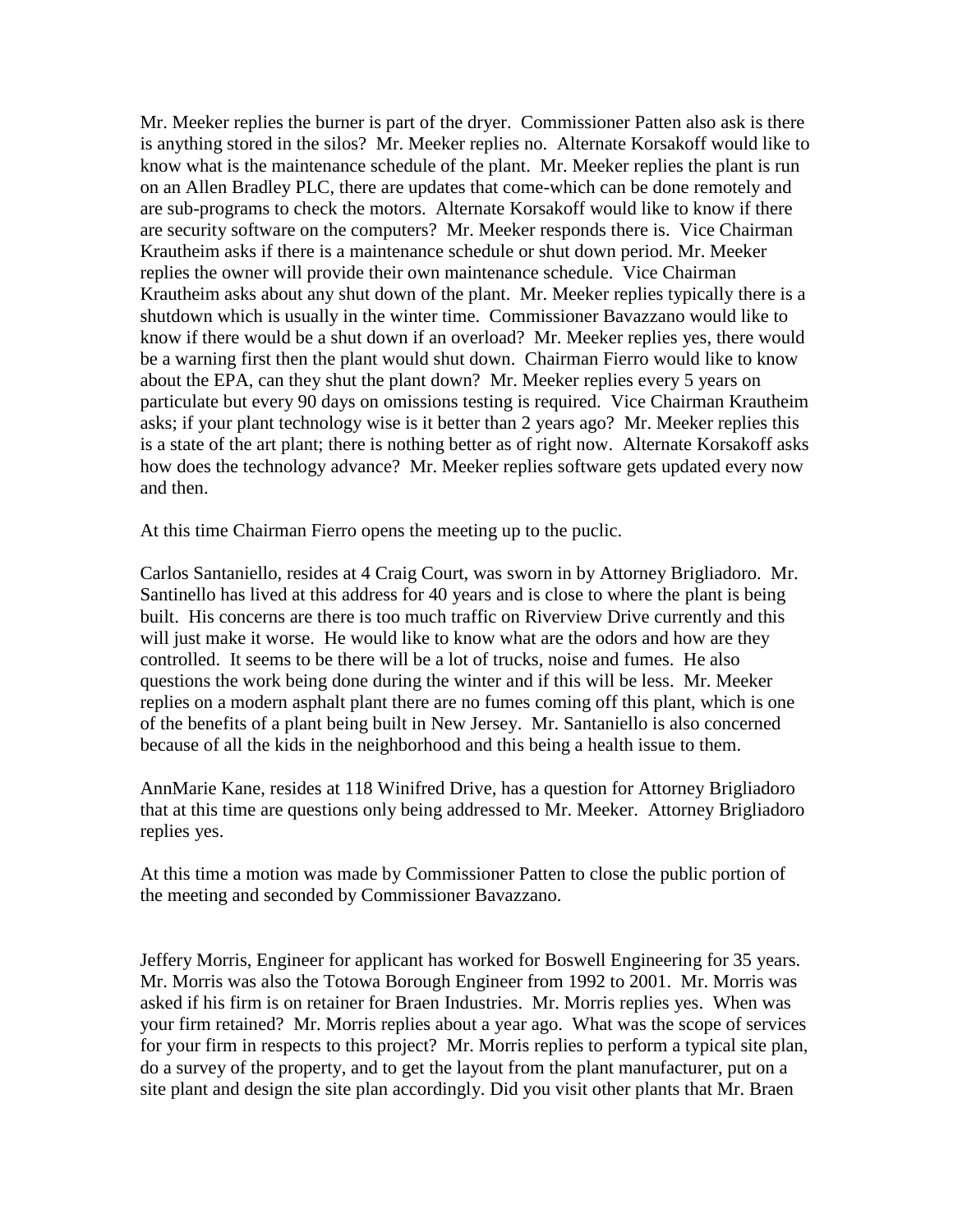operates? Mr. Morris replies yes. How many does Mr. Braen operate? Mr. Morris replies he is not sure. Is it fair to say that Mr. Braen is a major provider of asphalt in the State of New Jersey? Mr. Morris replies he assumes so. Have you ever visited an asphalt plant that has a quarry attached to it? Mr. Morris replies yes in Haledon, NJ. Are you familiar with the Haledon operations? Mr. Morris replies he is not. What is the benefit of having a quarry adjacent to the plant? Mr. Morris replies he is not an expert with the operations of an asphalt plant, but maybe it is better because the aggregate is closer. Have you worked with any highway or road projects with Mr. Braen? Mr. Morris replies he has worked on road projects with him, but not highway. Mr. Morris seems confidant that someone from Bosewell has worked on highway projects with Mr. Braen. How many acres is the Haledon plant? Mr. Morris replies he is not sure. Is there a fence around the property and how much is fenced in? Mr. Morris replies some of it is fenced in but not sure exactly how much of it is. Is the Haledon operation anywhere near a neighborhood like Mr. Santinello lives in? Mr. Morris replies it is surrounded by residents. Have you designed any other asphalt plants and where? Mr. Morris replies he has and the most recent is in Bayonne. Can you tell us a site design engineer, what are some of the conditions you must consider to determine if a site is appropriate? Mr. Morris states it would have to provide proper circulation for trucks coming in and out of the plant, the proper area for the asphalt plant to occupy, and proper storage facilities for the aggregate. The location of this plant in Totowa, the lot it is located on, how many other uses are on this lot? Mr. Morris replies a concrete crushing operation and a mulch operation. What are some of the functions that you provide as the site engineer? Mr. Morris states the circulation; the site has proper layout for plant and area for the liquid asphalt and proper area for the storage of aggregate. Does this meet Totowa's Site Plan Ordinance? Mr. Morris replies it does. When you drew the site plan, was it drawn in accordance to satisfy the ordinance in Totowa? Mr. Morris replies it was. Is there items A through B in section 415-72 under site plan-which constitutes the site plan application? Mr. Morris replies yes. The drawings which you submitted, those are the set of drawings the board is considering? Mr. Morris replies yes. Was there any amendments or revisions to that site plan since it was submitted? Mr. Morris does not believe so. Is this application considered a major site plan? Mr. Morris agrees it is. Looking at the site plan, sheet 3 of the site plan, what is the circulation plan for this site? Mr. Morris replies the trucks would enter on West End Road, enter the driveway directed to under the batch plant or silo and exit on Maltese Drive. How many trucks can que on the property? Mr. Morris states 12.

There is a request from the board for either a waiver or variance for outdoor storage? Mr. Morris was not aware of that, the outdoor storage is permitted. Engineer Murphy states the applicant is asking for a variance of outdoor storage. Mr. Morris replies it is probably a relief for not screening 100% of the area causing the request for relief. Where on the site plan do you propose the outdoor storage? Mr. Morris states the area north approx.1.75 acres of the 3.6 acre lot. Is this considered a class B recycling plant? Mr. Morris is not sure of that answer. Are you familiar with any recycle mulch facilities? Mr. Morris has only done them for municipalities. Are you familiar with requirements for an approved site plan that permits only a certain height of pile? Mr. Morris states a compost facilities your piles are restricted. Do you know whether or not the same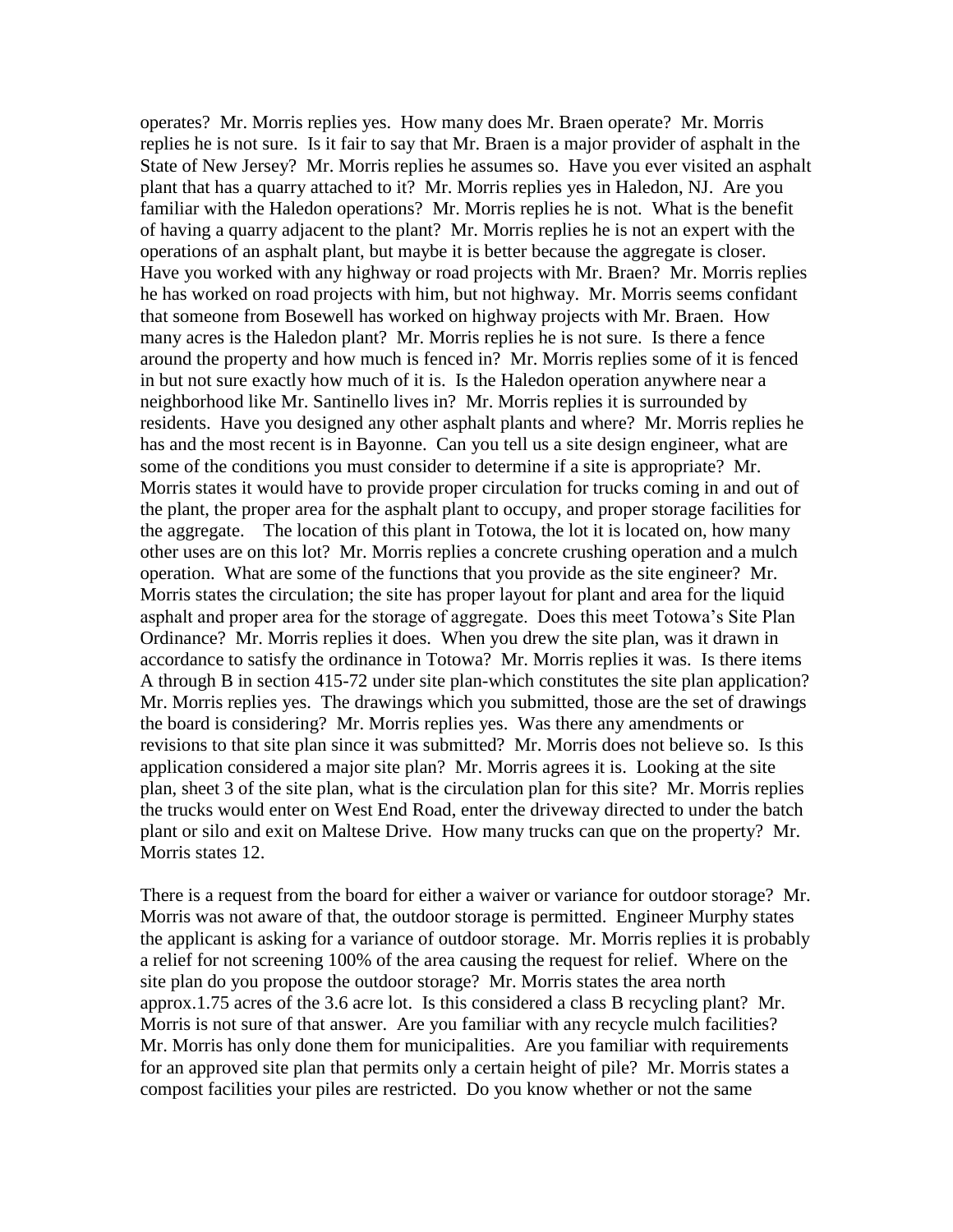standard applies to aggregate? Mr. Morris states no. Is that your opinion or are you relying on authority? Mr. Morris responds he is relying on authority for that answer. Is there any way this Board can regulate the height of the piles, if approved. Mr. Morris replies not that he is aware of, but the piles are regulated by the machinery used to make the piles and it cannot be any more than 20' high. When designing an intense industrial site like this that is surrounded by more benign uses where the applicant is seeking a D variance for the height of the silos, you as the site engineer must evaluate certain potential impact? Mr. Morris replies yes. Is air pollution a concern? Mr. Morris replies, air pollution is in accordance to the design standards if the borough and has to meet air pollution standards. Does this also apply to storm water impact, ground water impact, traffic impact, and esthetic impact? Mr. Morris replies yes to all and states the esthetic impact-this lot is in an industrial zone. Do you know what an environmental impact statement is? Mr. Morris replies he does. What is it? Mr. Morris explains, it is a statement guided by whatever regulations requires it to address certain aspects of the impacts that this development would do to the site. As an experienced engineer, do you feel a written environmental impact statement would be an appropriate course for you to follow in order to provide this board with sufficient information as to what impact this project will have? Mr. Morris believes they have provided proper information and the board is not requesting an environmental statement. Are you familiar with an executive order of 2002 concerning environmental impact statements? Mr. Morris replies he has. Is there any particular reason why on this application you have permitted an EIS? Mr. Morris replies you submit an EIS when an EIS is required, it was not required. The Borough engineer did not require it? Mr. Morris replies no. What is the potential impacts on air pollution, is it fair to say with petroleum products you should take into an account the surrounding businesses and properties? Mr. Morris replies that plant is monitored for off gases and it has to meet New Jersey DEP standards for air pollution. Are you familiar with any of the bi-products that a plant like this can put out such as phamaladahyde, hexane, etc.? Mr. Morris relies no. The storm water section 352 of the borough ordinance of vital storm Mr. Morris replies no. Is it fair to say that the purpose of that section is to establish minimum storm water management requirements from major developments? Mr. Morris replies yes. Is this a major development? Mr. Morris replies yes. What constitutes this as being a major development? Mr. Meeker replies a major development is when you distribute over an acre of property or a ¼ acre of new impervious area. Can you identify the 18 page document? Mr. Morris replies the state storm water control ordinance of major projects. Section 352-10 and NJA-7, do they apply to this project? Mr. Morris replies 352-10 does. The report that was proposed and is part of the application, how many pages of the report? Mr. Morris replies 11. What is the date of that report? Mr. Morris replies June 2017. This report is in response to the 18 page of requirements? Mr. Morris replies yes. Were there any revisions or changes to the report from the date submitted? Mr. Morris replies not that have been submitted. What is the plan on storm water management? Mr. Morris replies they will store excess run off, will be stored under piles and gravel will run off to discharge to inlet. Engineer Murphy was not satisfied with that, but the revisions have not been submitted yet. Where will the gravel be located on the site? Mr. Morris replies the 1.75 acre will have gravel. What is there now? Mr. Morris replies right now there is a stock pile from the concrete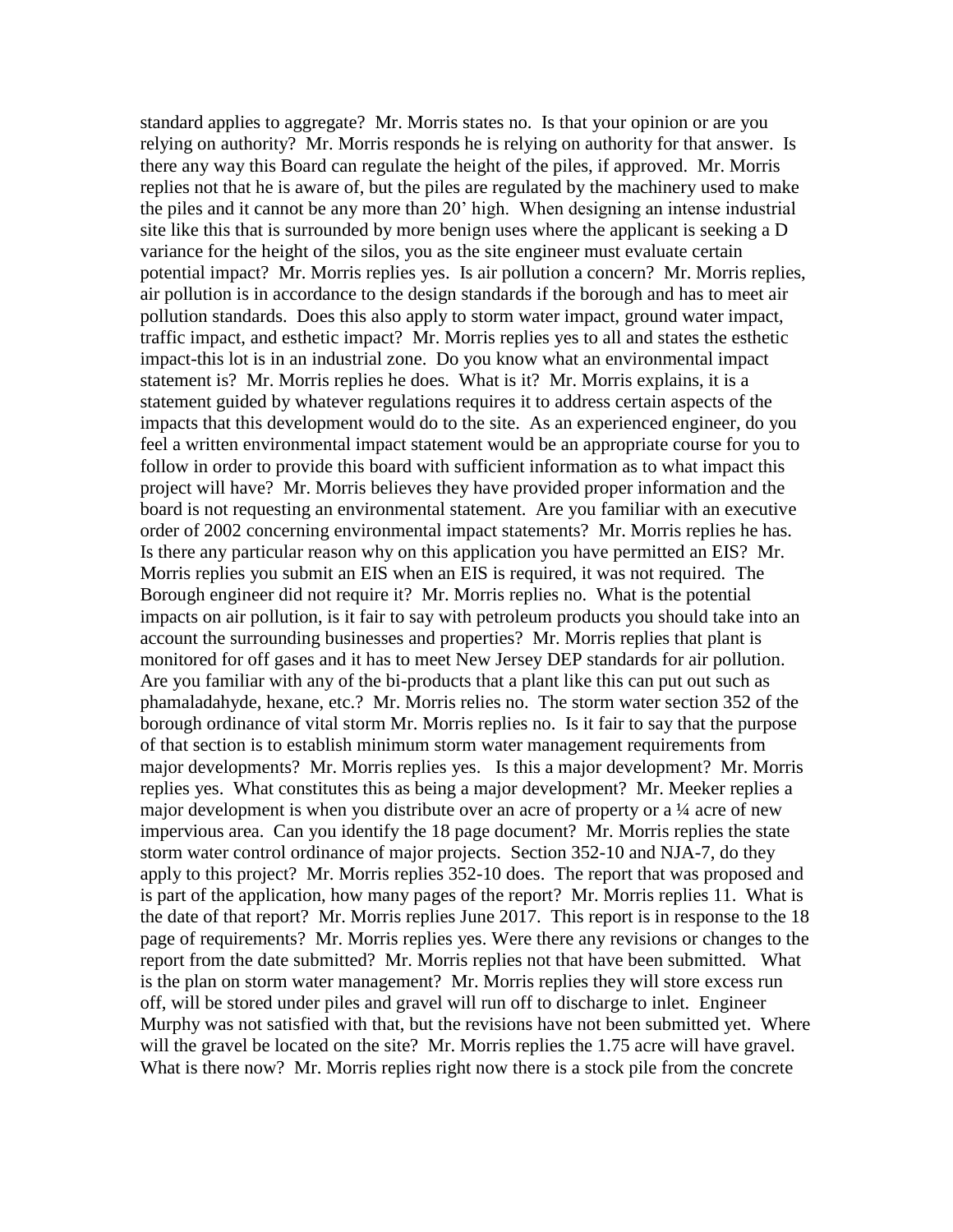crusher. The applicant has agreed to provide an above ground detention system at south west portion of the property.

At this point the board has decided to break at 9:09 pm

The meeting is resumed at 9:26 pm and a roll call was taken.

Documents presented are labeled, Attachment to the Executive Order is OC-1, Chapter 415 is the Site Plan Requirements OC-2, Storm Water Control; section 352(18 page document) is OC-3, and Storm Water Report which is part of the application and does not need to be labeled. In addition to the piles of aggregate-means raw and recycled asphalt. Mr. Morris states there are 6 different cold feet bins and 1 pile of RAP. The RAP remains in outdoor piles and is subject to the elements? Mr. Morris replies yes. Where and what is stored outside? Mr. Morris states the equipment that moves the piles, aggregate, and the RAP. You testified that the gravel is being distributed around this site as a method to mitigate the storm water? Mr. Morris replies yes, a gravel base is under the piles. So the gravel base will be under the raw aggregate along with the RAP? Mr. Morris replies yes. Explain to the board exactly what activities will occur on the gravel. Mr. Morris replies trucks will unload the raw materials and a ground loader will put in piles and load into a cold feet bins and RAP bins. The gravel that is on the site is intended to filter the water? Mr. Morris replies it is used to match the infiltration that exists on the site currently. The Attorney has a problem with not knowing what the new site plan is and is at a serious disadvantage. Attorney Vogel responds take the transcript from the first meeting and the request from Engineer Murphy were made and the revisions were agreed to be made.

Attorney Susan Rubright asks, would like to evaluate the negative criteria, which the board has to examine in connection with this application. Attorney Vogel states a revised storm water management report will be available at the next meeting.

Certain activities will take place on the gravel area? Mr. Morris replies yes. Do you have in place a plan for this site to address any environmental spills that occur on the site? Mr. Morris replies there is not one in place, the only thing that cold happen is a leak from trucks or loaders and if this happens the owner, Mr. Braen would have to follow state regulations. Since gravel is being used as a storm water tool, what will stop any of these spills from entering the storm water system? Mr. Morris replies the spill would have to be immediate before that happens-unless there is a really bad down pour, which would not happen because the plant would not operate during that kind of rain. All the trees will be removed? Mr. Morris states yes on the storage area. Why are all the trees being removed? Mr. Morris states it is consistent with any development-the trees have to go to maximize the development. As a licensed and professional engineer, are you planning that the existing storm water management plan meets the requirements of the ordinance and NJ storm water regulations? Mr. Morris replies no. Will this be revised by next month's meeting for discussion? Mr. Morris states yes.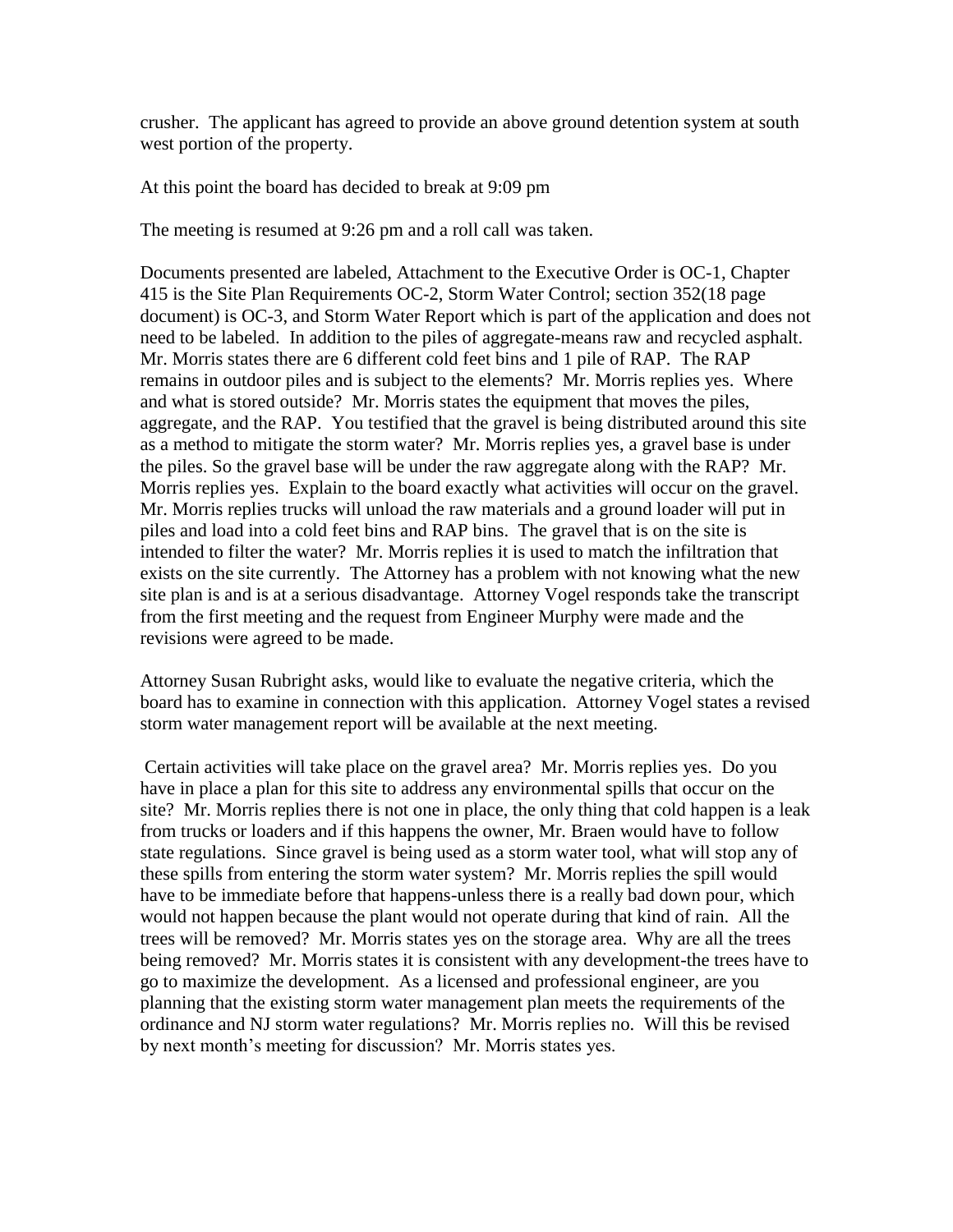Susan Rubright, representing Precision Custom Coating and Star Stainless Steel. The piles will take up about 1.75 acres of the site, have you estimated the size of the aggregate piles that could be on the site at any one time? Mr. Morris states that is going to vary depending on the size. Is the height a maximum of 20'? Mr. Morris replies yes, that is as high as a loader can reach. Are there any loaders higher than 20'? Mr. Morris replies not that he knows of. Are there any brand names that are used? Mr. Morris is not sure who Mr. Braen uses. The wider the piles the higher it can go? Mr. Morris states if you have the machinery that can load it, then yes. You made a statement that the building coverage here is very very minor, what did that mean? Mr. Morris replies the coverage of the building. What is the impervious coverage? Mr. Morris does not know that answer. For this site would it be 100% or more than 90? Mr. Morris states it wouldn't be 100 and doesn't think it would be 90. What circumstance would gravel be impervious or pervious? Mr. Morris replies sounds like gravel would be considered impervious stated in 415-4). Will you be calculating the impervious coverage? Mr. Morris replies he will have that information. What was your comment on clean gravel base? Mr. Morris replies it is a 10" layer of clean gravel, which has been washed, is consistent in size, and there is no dust. Would you show any sanitary sewer on the plan? Mr. Morris states he would think so, since there will be people working on the site. Will there also be water hook up? Mr. Morris replies yes. The lighting plan, would there be lights on 24 hours a day and where would they be located? Mr. Morris replies yes to lights being on 24 hours a day and the location would be mostly on the building. How about illumination and lights for the driveways? Mr. Morris states illumination lights are not required and at this time there is no lighting for the driveways. Will there be any lighting by the piles? Mr. Morris replies yes. Can the lighting spill over to the other properties? Mr. Morris states no. Do you have any reports from other municipalities on water, sewer, or emergency services? Mr. Morris does not remember seeing any. Fire suppressions system, is that connected to the plant? Mr. Morris states you would have to ask the planner. Do you have to apply to the FAA for lighting? Mr. Morris states if the lighting is 100' or higher you would, but he will check on that. There is no direct access from Route 80 to this site? Mr. Morris replies that is correct. Do industrial areas have to provide less protection to odors? Mr. Morris replies no, they have to comply with EP requirements.

John Testa, representing Moreng Metal and Spiral Binding. The height of the piles are approximately 20' tall? Mr. Morris replies that is governed by the diameter of the piles. If the diameter was wider than the pile can it be higher? Mr. Morris replies the loader cannot make a pile over 20' high unless you use a ramp and there is no room for that. Can the aggregate co-mingle if the piles are big enough? Mr. Morris replies the plant owner would not want to contaminate the aggregate. The RAP has had contaminates such as lead, are you aware of that? Mr. Morris replies yes to contaminates, but has not heard of lead but PAH's. Is the RAP covered? Mr. Morris replies no. The RAP goes into a container? Mr. Morris replies it goes in a RAP bin. Not the entire RAP goes into a bin, some will be on the ground? Mr. Morris replies yes. The sand is being stored on the top of the gravel? Mr. Morris replies yes. The dust management or particulate matters will particulate the gravel? Mr. Morris replies yes. Was that taken into account when doing the storm water management? Mr. Morris replies no, that is why they are